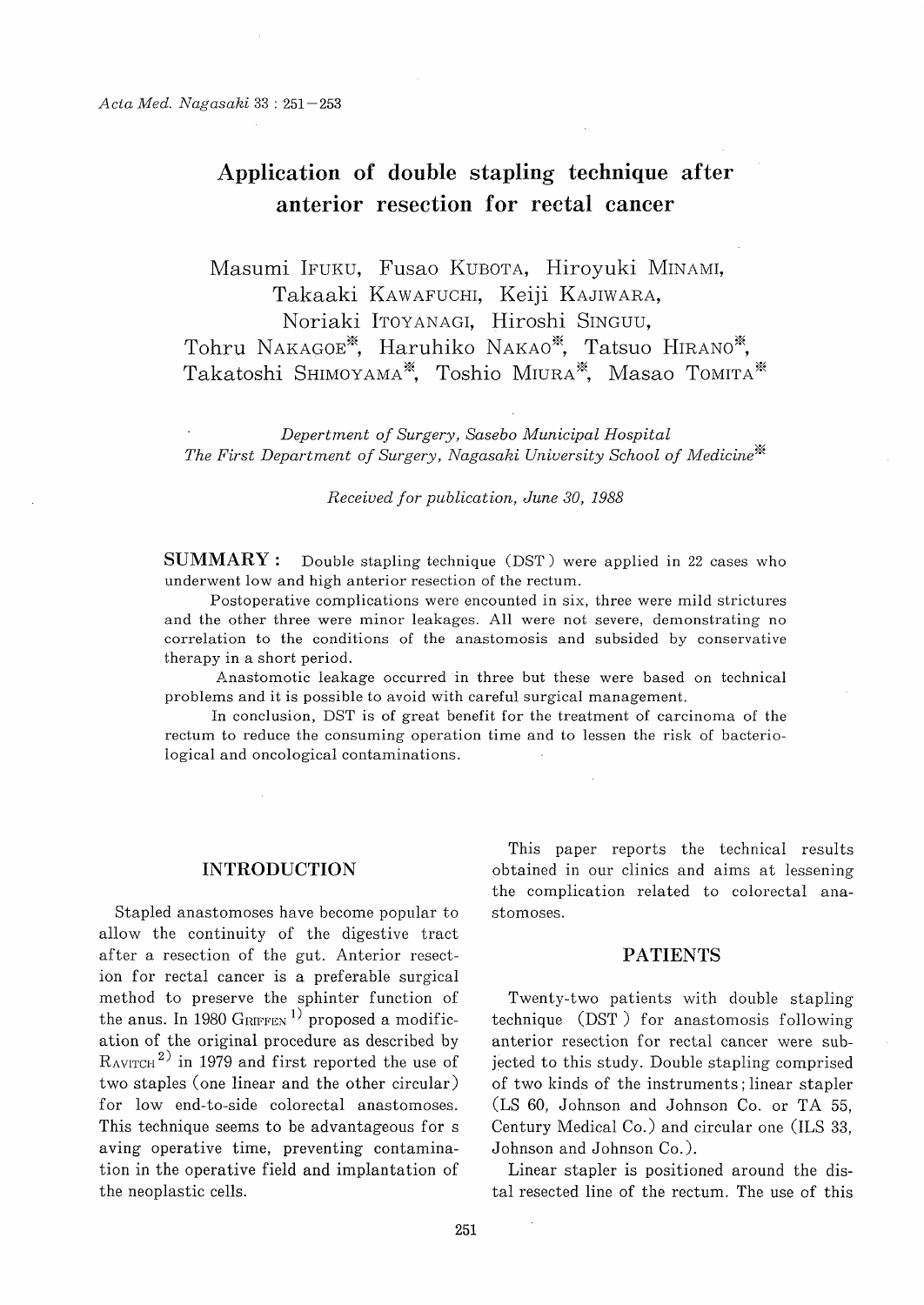stapler is advantageous with respect to leaving the resected margin as distal to the tumor mass as possible and to avoiding contamination by opening the gut lumen.

The circular stapling is used for anastomosis between the proximal colon and distal rectum. Application of the circular stapling is made by one of the two ways, in which one is pierced in the middle of the linear stapling line, the other is at the edge of it, using the lateral wall of the rectum and avoiding misjointing the two stapling lines each other.



Fig. 1. Fluoroscopic finding showing double stapled line in which the circular stapler was applied in the middle of the linear stapled one

After operation, the endoscopic and fluoroscopic follow-up and CEA monitoring also were routinely used and the postoperative course were carefully made to clarify as to whether the stenosis and minor leakage at anastomosis took place.

#### RESULTS

During the past two years from Jan. 1986 to Dec. 1987, DST for the treatment of rectal cancer was used in the 22 cases in the First Department of Surgery, Nagasaki University Hospital. DST were applied following 15 anterior low and seven anterior high resections for rectal cancers. Linear stapling instrument of LS 60 (Johnson and Johnson) was applied in eight and that of TA 55 (Century Medical) was used in 14 respectively. On the other hand, circular stapling instrument of ILS 33 (Johnson)

and Johnson) were used in all 22 cases.

The distance of the anstomosed sites from the anal verges ranged from 3 cm to 18 cm, within 5 cm in four, 5 to 10 cm in 10, and over 10 cm in eight respectively.



Anastomotic level (from anal verge)

Fig. 2. Relationship the distance of the site of stapled anastomosis from the anal verge and postoperative complication of mild stenosis and minor leakage between the two groups that the circular staplers were applied in the middle or at the corner of the circular stapled lines

 The postoperative complications were encounted in six, three were minor leaks at anastomosis and the other three were mild stenosis. No one required reoperation and these subsided by the conservative therapy in a short period within one month.

To avoid crossing the two stapled lines, in eight out of the 22 cases the circular stapler was applied to the corner of the linear stapled line. However, the incidence of postoperative complication of stenosis was not necessarily avoidable even by this consideration. Anastomosis leakage occurred in the two cases with the anastomoses adjacent to the anal verge. The causes of anastomosis leakage in three were considered as shown in Table 1. One was based on the thickened wall of the rectum due to surgical technique which intended to keep the wall of the rectum in good blood perfusion, the other two were attributed to the inadve tent handling of the staplers. It is possible that these were technically avoidable with care.